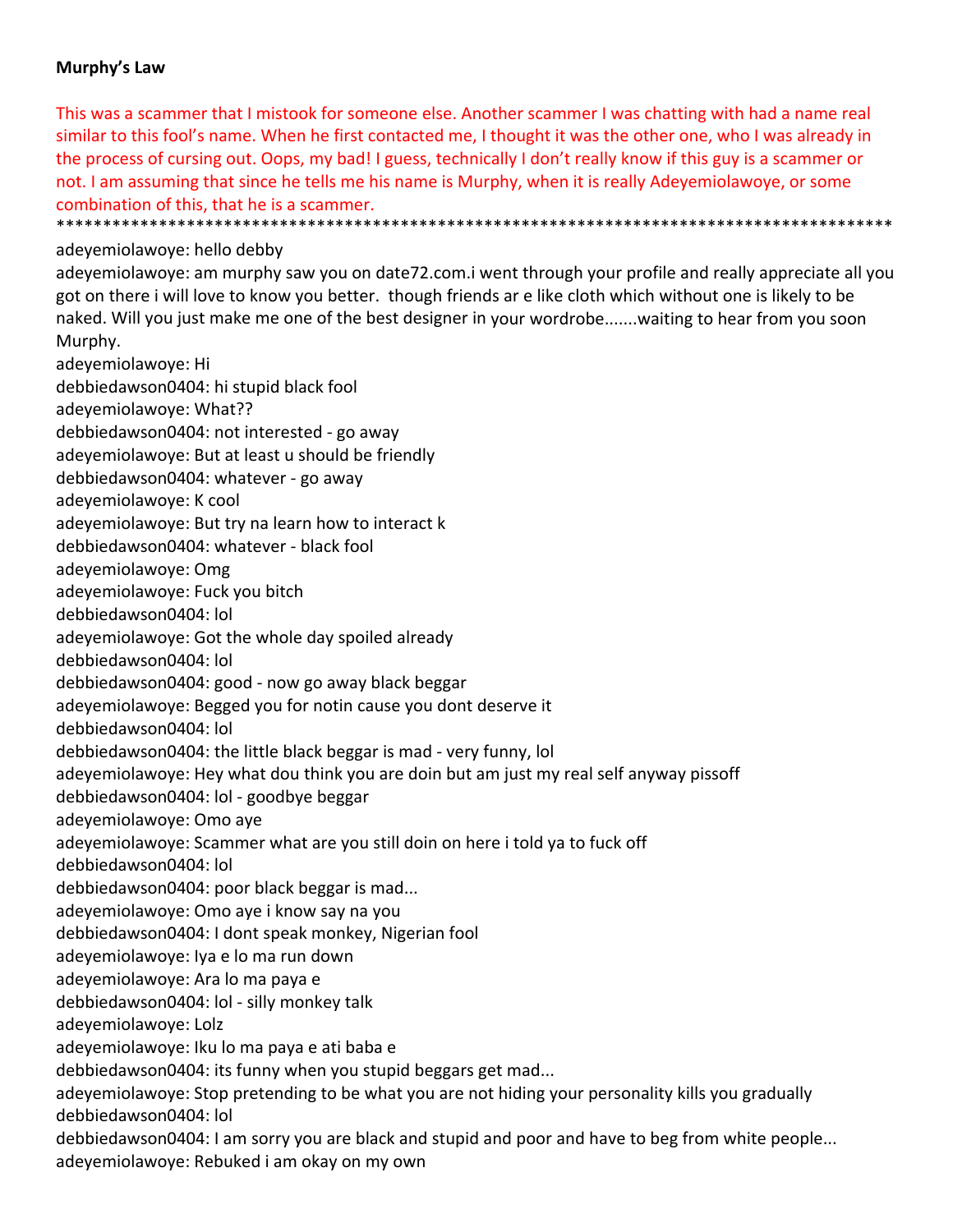adeyemiolawoye: Dont needa begged from idiot fellow like u debbiedawson0404: lol ‐ then why are you still bothering me, black fool? adeyemiolawoye: Not bothering for anything than your shatered heart i think i can remould debbiedawson0404: lol adeyemiolawoye: I'm chatting from my Nokia via MOZAT (http://mozat.com). My PIN is M13NG9H. Please bear with me if I type slowly. adeyemiolawoye: Stupid hoe what re you still doing on here i told you fuck off scammer debbiedawson0404: Is the poor black beggar mad? lol debbiedawson0404: I am sorry you are black ‐ your life must be horrible debbiedawson0404: poor Nigerian fool adeyemiolawoye: Fooish scammer debbiedawson0404: are you mad because you are black and stupid, poor little street rat? adeyemiolawoye: Scammer debbiedawson0404: all africans should be killed debbiedawson0404: stupid Nigerian goatfucker adeyemiolawoye: now you stop the fucking shit ok! debbiedawson0404: lol ‐ stupid Nigerian beggar boy adeyemiolawoye: Not agaim adeyemiolawoye: Are you insane????? debbiedawson0404: do you like begging, little street boy adeyemiolawoye: You should have respect for ur self old fools debbiedawson0404: lol ‐ I do respect myself ‐ I don't respect stupid black savages adeyemiolawoye: Then fuck off debbiedawson0404: lol debbiedawson0404: stupid slave adeyemiolawoye: That exists amongst your relatives debbiedawson0404: lol debbiedawson0404: all your filthy race knows is how to beg, steal, and kill adeyemiolawoye: Got no time to talk to foolish scam deddie debbiedawson0404: lol ‐ yeah, go beg somewhere else, little boy debbiedawson0404: we whipped and beat your filthy race and you still beg from us... debbiedawson0404: all you know is how to beg, steal, and kill debbiedawson0404: that's why all you stupid blacks have AIDS debbiedawson0404: God hates black people debbiedawson0404: filthy begging Nigerian fool adeyemiolawoye: omo aye ton le debbiedawson0404: I don't speak monkey, you idiot adeyemiolawoye: iyae lo ma run down adeyemiolawoye: omo ibadan ton se bi obo debbiedawson0404: lol debbiedawson0404: monkey talk adeyemiolawoye: but mahal kita debbiedawson0404: God hates black people adeyemiolawoye: Mrs robot becareful adeyemiolawoye: Or do you want me to use my blak magic on you debbiedawson0404: lol debbiedawson0404: do you see how stupid you are? adeyemiolawoye: Last warning adeyemiolawoye: Or your life get spoiled